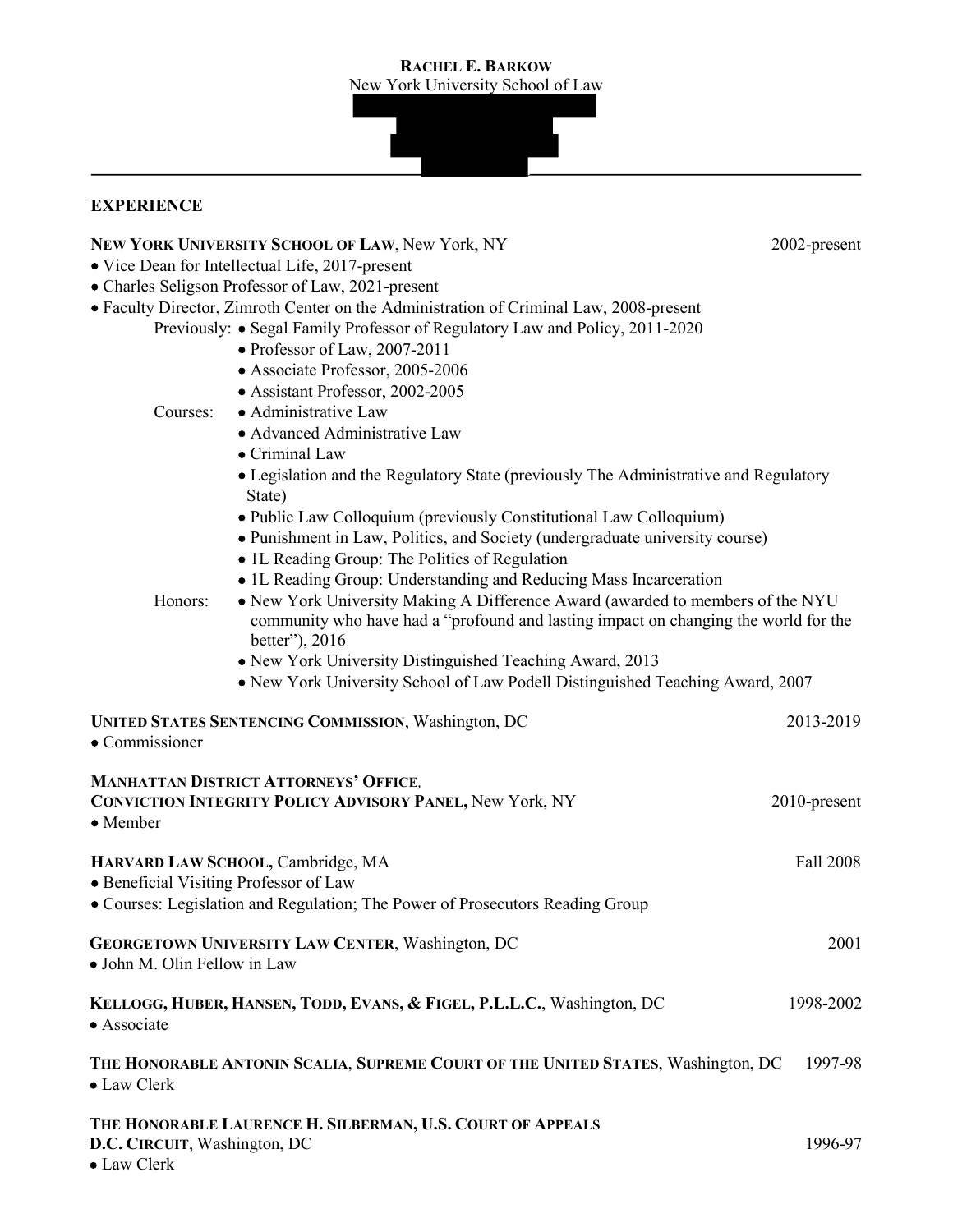#### **EDUCATION**

#### **HARVARD LAW SCHOOL**

J.D., *magna cum laude*, June 1996

- 
- Honors: Sears Prize (awarded for the two highest grade point averages in the first year) • Best Memorandum Award: First Year Ames Moot Court Competition
- Activities: *Harvard Law Review*, Books and Commentaries Editor, 1995-96; Editor, 1994-95
	- Vice President, Dormitory and Student Affairs Council
	- Section Representative, Environmental Law Society

### **NORTHWESTERN UNIVERSITY**

B.A., with Honors in both History and Psychology, and with Distinction in All Subjects, June 1993

- Honors: Phi Beta Kappa
	- Mortar Board
	- Dean's List
	- James Alton James Scholar (most distinguished social science academic, junior year)
- Activities: Vice President, College of Commerce and Industry (in charge of philanthropy)
	- Executive Board, Student Blood Services
- 
- Theses: *The Tragedy of Unheard Voices: Images of the Mentally Ill in an Era of Deinstitutionalization* (Honors in History)
	- *Implicit Memory Bias in Depressed Subjects* (Honors in Psychology)

# **ACADEMIC PUBLICATIONS**

## **BOOKS**

CRIMINAL LAW AND ITS PROCESSES: CASES AND MATERIALS (Aspen 11<sup>th</sup> Ed., 2022) (with Sanford Kadish and Stephen J. Schulhofer)

PRISONERS OF POLITICS: BREAKING THE CYCLE OF MASS INCARCERATION (Harvard University Press/Belknap, 2019) (Vera Institute Best Books of 2019; Counter Punch 20 Best Books of 2019)

CRIMINAL LAW AND ITS PROCESSES: CASES AND MATERIALS (Aspen 10<sup>th</sup> Ed., 2017) (with Sanford Kadish and Stephen J. Schulhofer)

CRIMINAL LAW AND ITS PROCESSES: CASES AND MATERIALS (Aspen 9<sup>th</sup> Ed., 2012) (with Sanford Kadish, Stephen J. Schulhofer & Carol S. Steiker)

PROSECUTORS IN THE BOARDROOM: USING CRIMINAL LAW TO REGULATE CORPORATE CONDUCT (Anthony Barkow & Rachel Barkow eds., NYU Press, 2011)

## **ARTICLES AND ESSAYS**

*The Wholesale Problem with Congress: The Dangerous Decline of Expertise in the Legislative Process*, 90 FORDHAM L. REV. 1029 (2021)

*Can Prosecutors End Mass Incarceration?*, 119 MICH. L. REV. 1365 (2021)

*Classical Liberal Criminal Law*, 50 J. LEG. STUD. 275 (2021)

*Using the Corporate Prosecution and Sentencing Model for Individuals: The Case for a Unified Federal Approach*, 83 LAW & CONTEMP. PROBS. 159 (2020)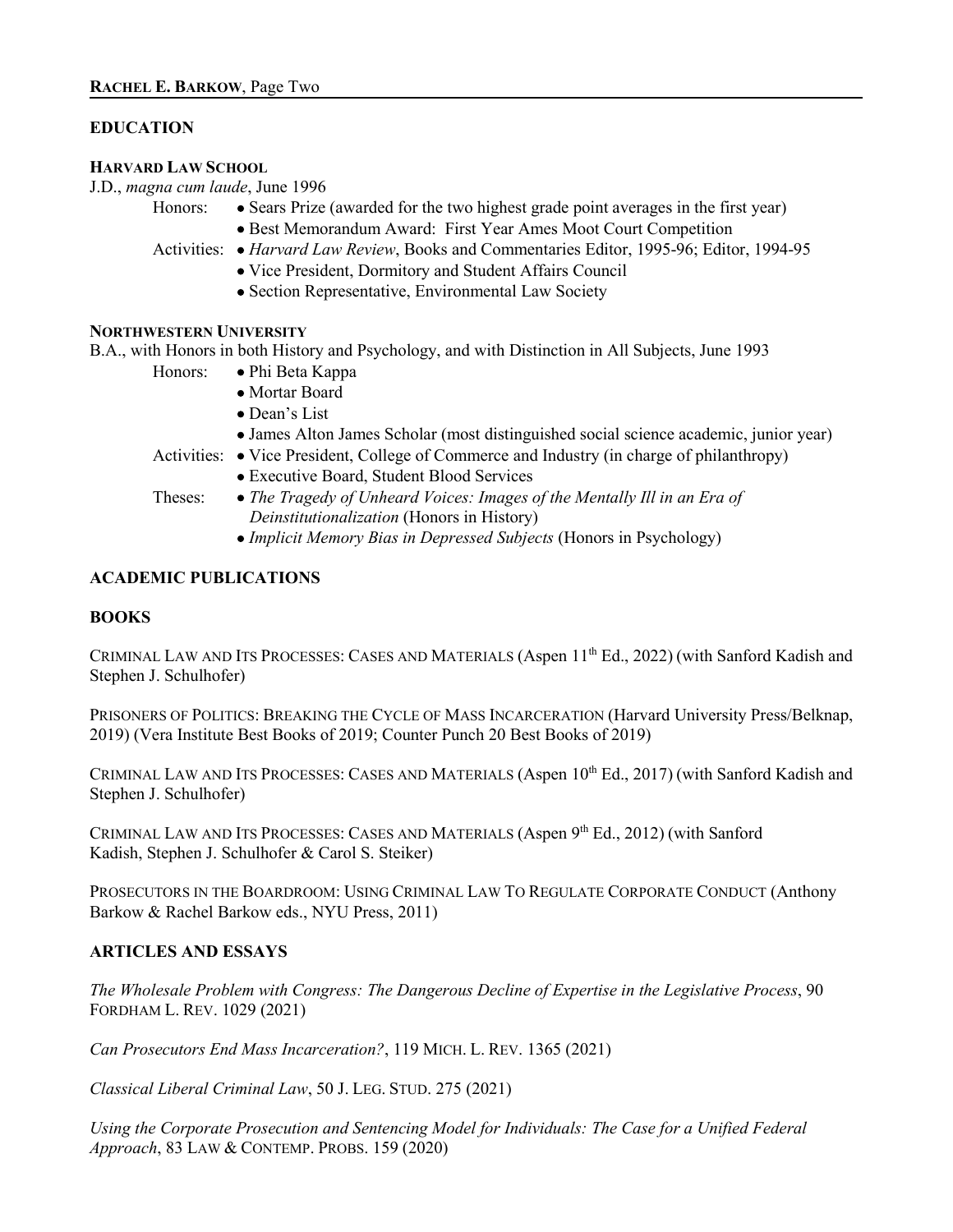### **ARTICLES AND ESSAYS** *(cont'd)*

*Prisoners of Politics: Breaking the Cycle of Mass Incarceration*, 104 MINN. L. REV. 2625 (2020)

*Categorical Mistakes: The Framework of the Armed Career Criminal Act and Mandatory Minimum Sentencing*, 133 HARV. L. REV. 200 (2019)

*Three Lessons for Criminal Law Reformers from* Locking Up Our Own, 107 CAL. L. REV. 1967 (2019)

*Making Connections with* The Wire*: Telling the Stories Behind the Statistics*, 2018 U. CHI. LEGAL F. 25

*Designed to Fail: The President's Deference to the Department of Justice in Advancing Criminal Law Reform*, 59 WM. & MARY L. REV. 387 (2017)

•Williamson Prize for the most outstanding article published in volume 59 of the WM. & MARY L. REV.

*Overseeing Agency Enforcement*, Foreword, Annual Review of Administrative Law, 84 GEO. WASH. L. REV. 1129 (2016)

*Clemency and Presidential Administration of Criminal Law*, 90 N.Y.U. L. REV. 802 (2015)

*Restructuring Clemency: The Cost of Ignoring Clemency and a Plan for Renewal*, 82 U. CHI. L. REV. 1 (2015) (with Mark Osler)

*Justice Sotomayor and Criminal Justice in the Real World*, 123 YALE L.J. FORUM 409 (2014)

*The New Policing of Business Crime*, 37 SEATTLE U. L. REV. 435 (2014)

*Prosecutorial Administration: Prosecutor Bias and the Department of Justice*, 99 U. VA. L. REV. 271 (2013)

*Sentencing Guidelines at the Crossroads of Politics and Expertise*, 160 U. PA. L. REV. 1599 (2012)

*Federalism and Criminal Law: What the Feds Can Learn from the States*, 109 MICH. L. REV. 519 (2011)

*Insulating Agencies: Using Institutional Design To Limit Agency Capture*, 89 TEX. L. REV. 15 (2010)

*Organizational Guidelines for the Prosecutor's Office*, 31 CARDOZO L. REV. 2089 (2010)

*The Court of Life and Death: The Two Tracks of Constitutional Sentencing Law and the Case for Uniformity*, 107 MICH. L. REV. 1145 (2009)

*Institutional Design and the Policing of Prosecutors: Lessons from Administrative Law*, 61 STAN. L. REV. 869 (2009)

*The Ascent of the Administrative State and the Demise of Mercy*, 121 HARV. L. REV. 1332 (2008) •"Exemplary Legal Writing 2008" Nominee in GREEN BAG

*Originalists, Politics, and Criminal Law on the Rehnquist Court*, 74 GEO. WASH. L. REV. 1043 (2006)

*Delegating Punitive Power: The Political Economy of Sentencing Commission and Guideline Formation*, 84 TEX. L. REV. 1973 (2006) (with Kathleen M. O'Neill)

*The Political Market for Criminal Justice*, 104 MICH. L. REV. 1713 (2006)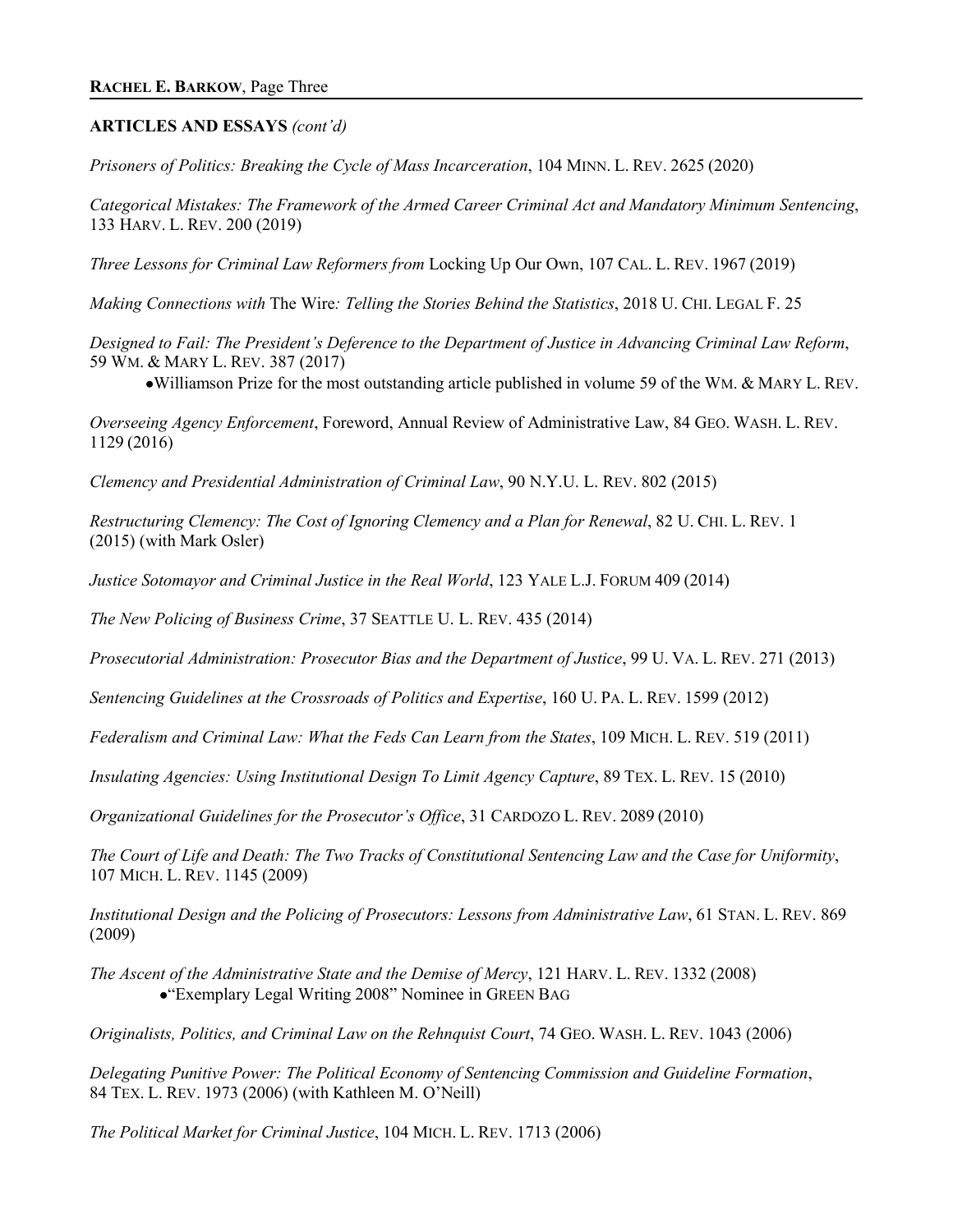### **ARTICLES AND ESSAYS** *(cont'd)*

*Separation of Powers and the Criminal Law*, 58 STAN. L. REV. 989 (2006)

•Winner of the Association of American Law Schools, Section on Criminal Justice 2006 Outstanding Paper Competition

*Our Federal System of Sentencing*, 58 STAN. L. REV. 119 (2005)

*Federalism and the Politics of Sentencing*, 105 COLUM. L. REV. 1276 (2005)

*Administering Crime*, 52 UCLA L. REV. 715 (2005)

*Recharging the Jury: The Criminal Jury's Constitutional Role in an Era of Mandatory Sentencing*, 152 U. PA. L. REV. 33 (2003)

*More Supreme than Court?: The Fall of the Political Question Doctrine and the Rise of Judicial Supremacy*, 102 COLUM. L. REV. 237 (2002)

*A Tale of Two Agencies: A Comparative Analysis of FCC and DOJ Review of Telecommunications Mergers*, 2000 U. CHI. LEGAL F. 29 (with Peter Huber)

## **BOOK CHAPTERS AND SHORTER WORKS**

*The Reformation of American Criminal Law*, 29 NYU Envt'l L.J. 363 (2021)

*The Evolving Role of the United States Sentencing Commission*, 33 FED. SENTENCING REP*.* 3 (2020)

*The Criminal Regulatory State*, in The New Criminal Justice Thinking (Sharon Dolovich & Alexandra Natapoff, eds., NYU Press, 2017) (winner 2017 Choice Outstanding Academic Title Award)

*In Memoriam: Justice Antonin Scalia*, 130 HARV. L. REV. 9 (2016)

*Criminal Law as Regulation*, 8 N.Y.U. J.L. & LIBERTY 316 (2014)

*Explaining and Curbing Capture*, 18 N.C. BANKING INST. 17 (2013)

*Law versus Politics: Comments on William J. Stuntz's The Collapse of American Criminal Justice*, 63 U. TORONTO L.J. 138 (2012) (book review)

*Life without Parole and the Hope for Real Sentencing Reform*, in LIFE WITHOUT PAROLE: AMERICA'S NEW DEATH PENALTY? (Charles J. Ogletree, Jr., & Austin Sarat eds., NYU Press, 2012)

*The Prosecutor as Regulatory Agency*, in PROSECUTORS IN THE BOARDROOM: USING CRIMINAL LAW TO REGULATE CORPORATE CONDUCT (Anthony Barkow & Rachel Barkow eds., NYU Press, 2011)

*Categorizing* Graham, 23 FED. SENTENCING REP. 49 (2010)

*The Politics of Forgiveness: Reconceptualizing Clemency*, 21 FED. SENTENCING REP*.* 153 (2009)

*Mercy's Decline and Administrative Law's Ascendance*, *in* CRIMINAL LAW CONVERSATIONS (Paul H. Robinson et al. eds., 2009)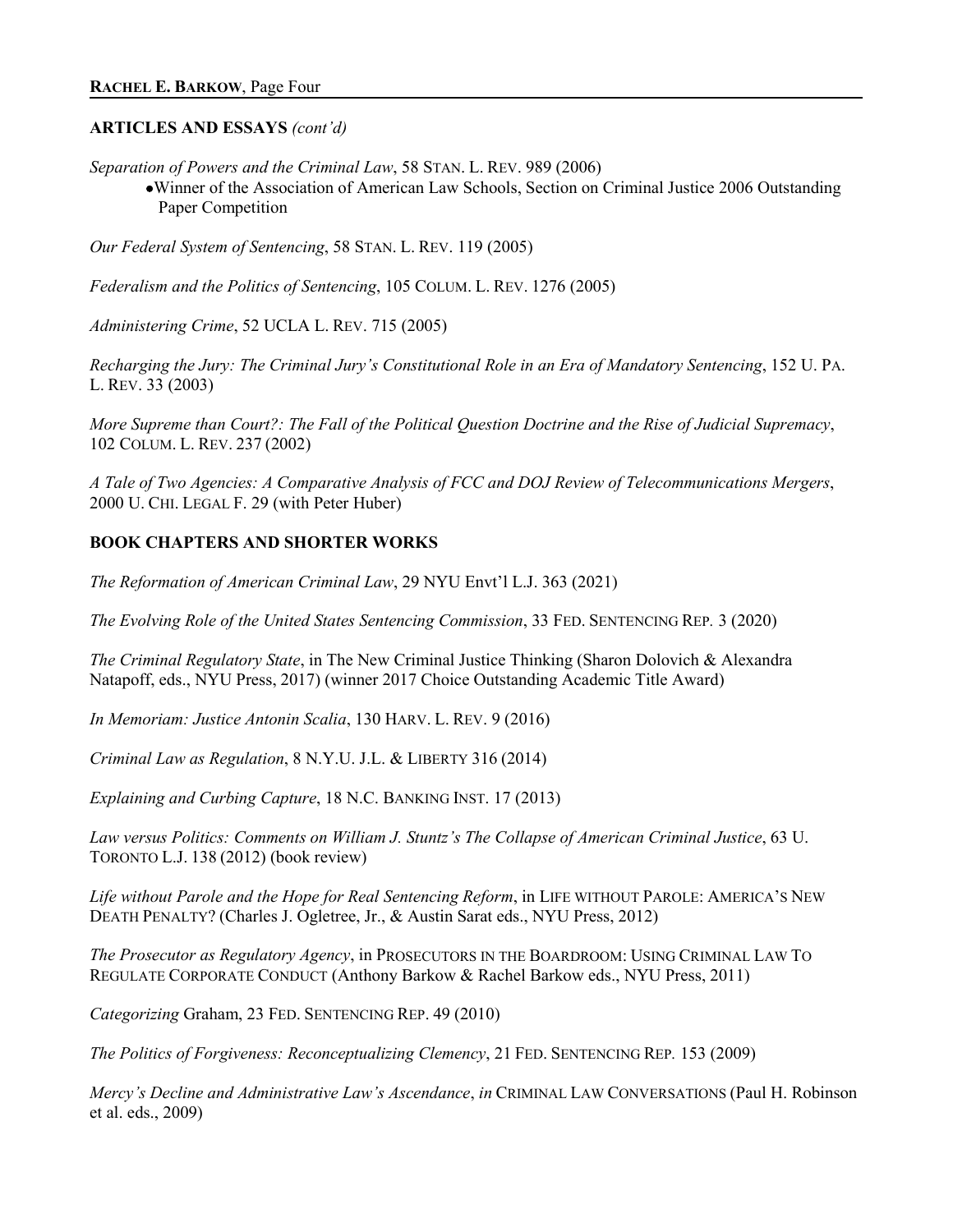### **BOOK CHAPTERS AND SHORTER WORKS** *(cont'd)*

*An Ounce of Prevention: Realistic Treatment for Our Pathological Politics*, *in* CRIMINAL LAW CONVERSATIONS (Paul H. Robinson et al. eds., 2009)

*The Rise and Fall of the Political Question Doctrine*, *in* THE POLITICAL QUESTION DOCTRINE AND THE SUPREME COURT OF THE UNITED STATES (Bruce Cain & Nada Mourtada-Sabbah eds., 2007)

*Tribute to Justice Antonin Scalia*, 62 N.Y.U. ANN. SURV. AM. L. 15 (2006)

*Criminal Trials*, *in* THE HERITAGE GUIDE TO THE CONSTITUTION (Edwin Meese III et al. eds., 2005)

*The Devil You Know: Federal Sentencing After* Blakely*,* 16 FED. SENTENCING REP. 312 (June 2004)

*Mergers and Acquisitions, in* P. HUBER ET AL., FEDERAL TELECOMMUNICATIONS LAW (2d ed. 1999) (with Peter Huber et al.)

Note, *And Justiciability for All?: Future Injury Plaintiffs and the Separation of Powers*, 109 HARV. L. REV. 1066 (1996)

Book Note, *A Bold Leap Backward?*, 108 HARV. L. REV. 2047 (1995) (reviewing MARY ANN GLENDON, A NATION UNDER LAWYERS (1994))

### **CONGRESSIONAL AND AGENCY TESTIMONY**

Undoing the Damage of the War on Drugs: A Renewed Call for Sentencing Reform, Hearing before the Subcommittee on Crime, Terrorism, and Homeland Security of the House Committee on the Judiciary (June 17, 2021)

Presidential Clemency and Opportunities for Reform, Hearing before the Subcommittee on the Constitution, Civil Rights, and Civil Liberties of the House Committee on the Judiciary (March 5, 2020)

Regulatory Crime: Identifying the Scope of the Problem, Hearing before the House Judiciary Committee's Overcriminalization Task Force (October 30, 2013)

Regional Hearing on the 25<sup>th</sup> Anniversary of the Sentencing Reform Act of 1984, Hearing before the United States Sentencing Commission (July 10, 2009)

The Proposed Consumer Financial Protection Agency: Implications for Consumers and the FTC, Hearing before the Subcommittee on Commerce, Trade, and Consumer Protection of the House Committee on Energy and Commerce (July 8, 2009)

*Blakely v. Washington* and the Future of the Federal Sentencing Guidelines, Hearing before the Senate Committee on the Judiciary (July 13, 2004)

### **OTHER WRITING**

*Biden Can't Let Trump's DOJ Legacy Stifle Reform*, The Hill, Nov. 17, 2021, [https://thehill.com/opinion/criminal](https://thehill.com/opinion/criminal-justice/581795-biden-cant-let-trumps-doj-legacy-stifle-reform)[justice/581795-biden-cant-let-trumps-doj-legacy-stifle-reform](https://thehill.com/opinion/criminal-justice/581795-biden-cant-let-trumps-doj-legacy-stifle-reform) (with Mark Osler)

*Where Reform Goes To Die*, The Inquest, July 26, 2021, https://inquest.org/doj-where-reform-goes-to-die/ (with Mark Osler)

*We Know How to Fix the Clemency Process. So Why Don't We?*, N.Y. Times, July 13, 2021 (with Mark Osler)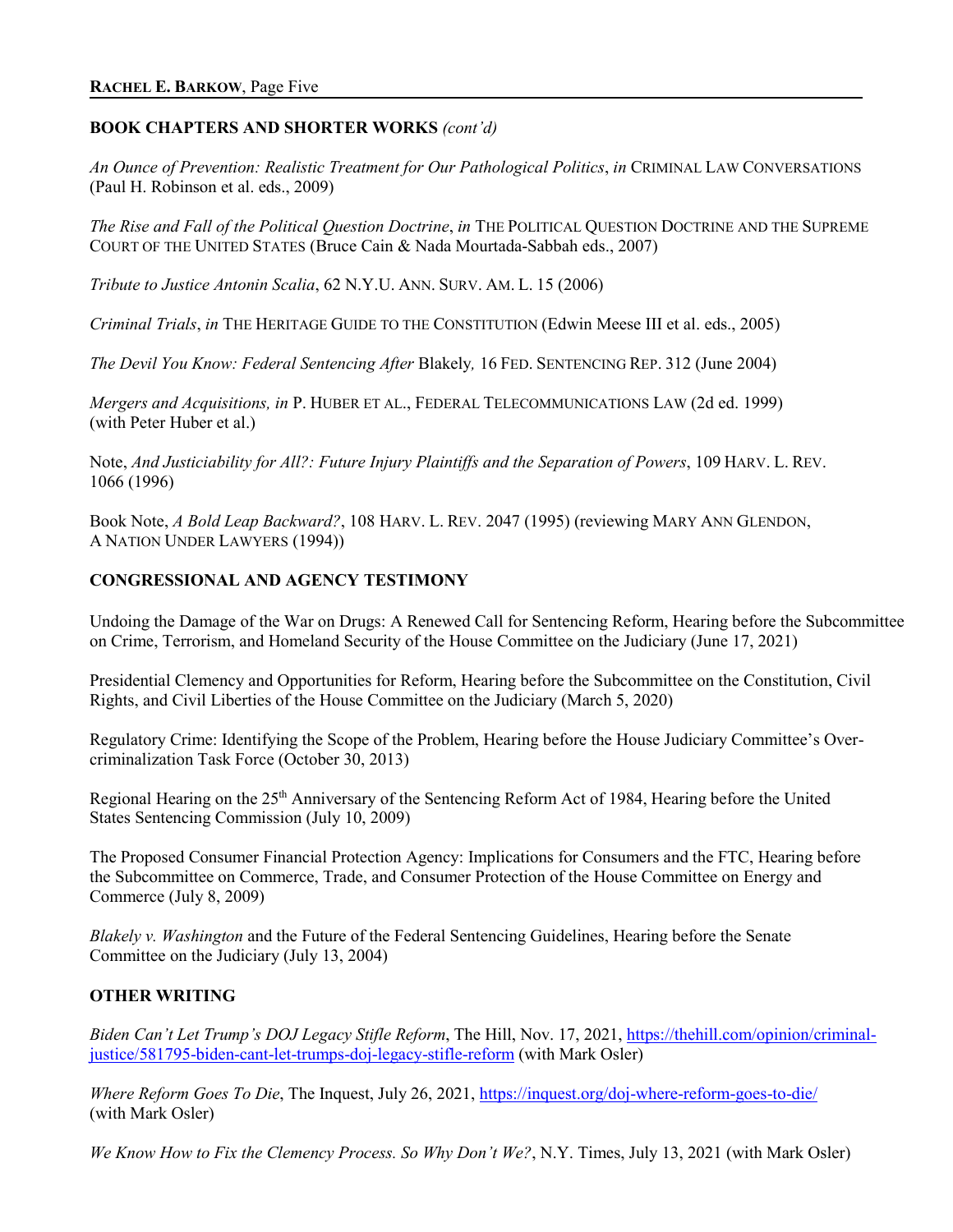#### **OTHER WRITING** *(cont'd)*

*Fourteen Steps Biden's DOJ Can Take Now To Reform America's Criminal Legal System*, The Appeal, March 15, 2021 (with Mark Osler)

*Our Leaders Have the Power to Release People in Prison. Now They Must Use It*, The Appeal, March 27, 2020,

*How We Judge Prosecutors Has to Change*, New York Law Journal, April 9, 2019

*Prosecutors Need to Treat Police Shootings Like a Threat to Public Safety*, Washington Post, March 13, 2019

*Why Undermine Executive Clemency?*, Los Angeles Daily Journal, Thursday, Jan. 17, 2019

*The Clemency Process is Broken. Trump Can Fix It.*, The Atlantic, Jan. 15, 2019 (with Mark Holden and Mark Osler)

*Let's Hear from the Presidential Candidates on Clemency Reform*, The Plain Dealer, August 2, 2015 (with Mark Osler)

*The President's Idle Executive Power: Pardoning,* Washington Post, November 26, 2014 (with Mark Osler)

*Establishing Conviction Integrity Programs in Prosecutors' Officers*, Center on the Administration of Criminal Law (2012)

*The Problem with Mandatory Minimums*, N.Y. Times Room for Debate, August 19, 2012, http://www.nytimes.com/roomfordebate/2012/08/19/do-prosecutors-have-too-much-power/the-problem-withmandatory-minimum-sentences

*Clarify What's Cruel and Unusual*, N.Y. Times Room for Debate, July 8, 2012, http://www.nytimes.com/roomfordebate/2012/07/08/another-stab-at-the-us-constitution/revisiting-theconstitution-clarify-whats-cruel-and-unusual-punishment

*Save the Jury*, Slate.com, May 30, 2012, http://hive.slate.com/hive/how-can-we-fix-constitution/article/ save-the-jury

*How Health Care Can Reduce Crime*, Forbes.com, June 22, 2010, http://www.forbes.com/2010/06/22/ health-care-crime-drugs-opinions-contributors-rachel-barkow-david-edwards.html (with David B. Edwards)

*Keeping Consumer Cops on the Beat*, May 13, 2010, http://www.politico.com/news/stories/0510/37148.html (with Anne Milgram)

*Sentencing Laws Needn't Drain Us,* BOSTON HERALD, Dec. 6, 2008, at 17 (with Joshua J. Libling)

*Confronting Mortality*, Huffington Post, Oct. 31, 2008, http://www.huffingtonpost.com/rachel-barkow/confronting-mortality\_b\_139768.html

*Electing Administrations, Not Just Presidents*, Huffington Post, Oct. 13, 2008, http://www.huffingtonpost.com/rachel-barkow/electing-administrations\_b\_134269.html

*The Feminist Threat*, Huffington Post, June 27, 2008, http://www.huffingtonpost.com/rachel-barkow/the-feminist-threat\_b\_109619.html